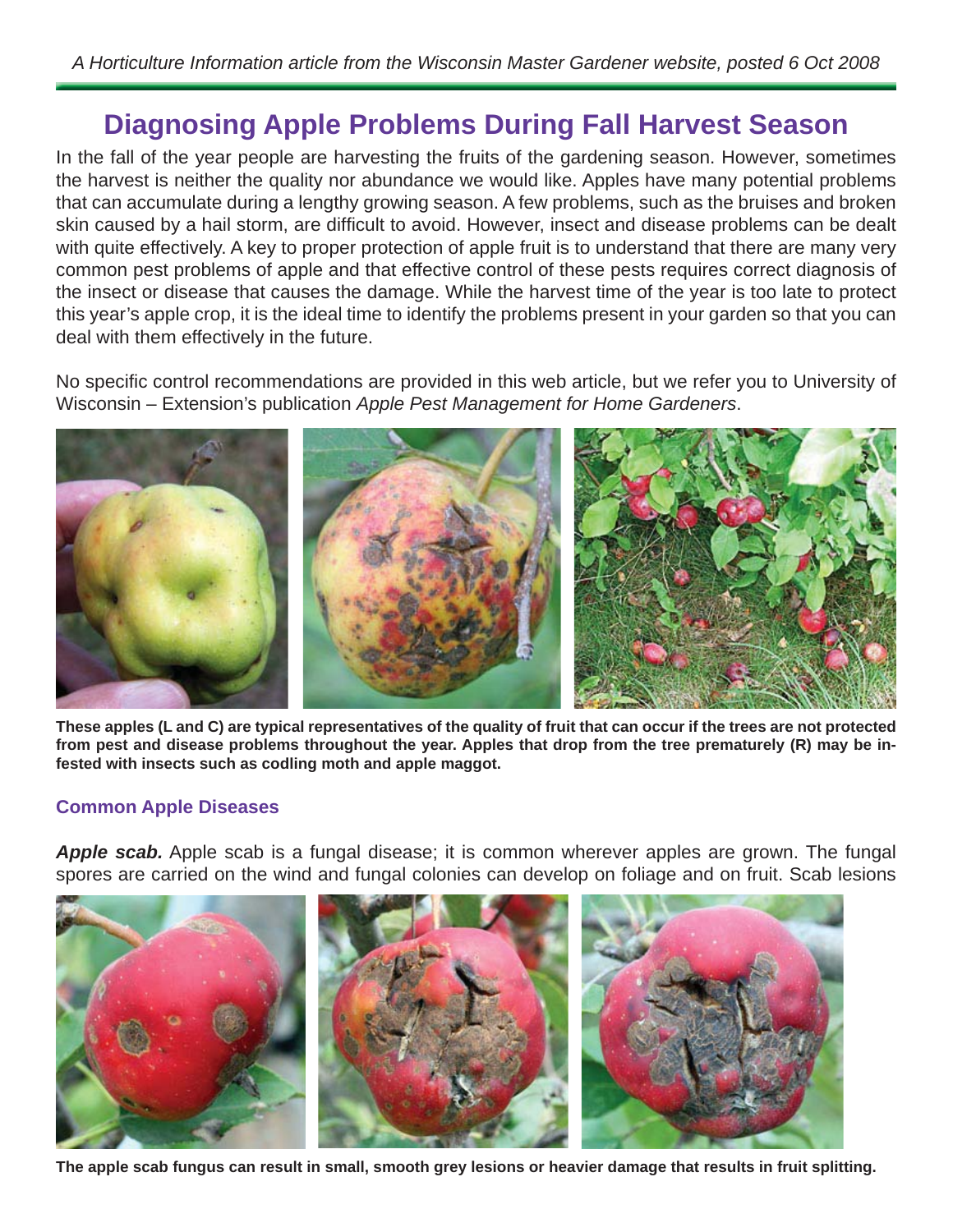may be relatively small and few in number, but often unprotected fruit will have very large scab lesions that may crack open, exposing the apple flesh to secondary rotting organisms. On unprotected trees, literally 100% of the fruit can be damaged. Apple scab can start occurring on leaves early in the season, before bloom, and very young fruit can be infected during and immediately after the blossom period. Apple scab resistant cultivars are available, but if you have scab-sensitive varieties, you must protect the foliage and fruit with fungicides starting before bloom.

*Flyspeck and sooty blotch.* Flyspeck and sooty blotch, sometimes called "summer diseases", are caused by several different species of fungi. Fruit become infected starting in mid June, but symptoms are not usually visible until late August or September. These diseases are favored by high relative humidity and dewy nights, which are common in late summer. The fungi grow superficially in the waxy cuticle of the skin of the fruit, and in some cases can be wiped or washed off. The symptoms are primarily cosmetic and do not affect the inner quality of the apple; affected fruit are safe to eat. The term "flyspeck" refers to the appearance; the spots are not at all related to insects or insect activity.



**Flyspeck (circular areas of small black spots) and sooty blotch are caused by various types of fungi. Symptoms are on the surface of the fruit and the fruit are safe to eat. Photos by Patty McManus.**

### **Common Apple Insects**

Apples can be attacked by insects throughout the entire growing season, from shortly after pollination until harvest. The larval stages of two insects, codling moth and apple maggot, actually tunnel through the fruit resulting in decay. Other insects feed at the fruit surface, leaving scars which often are at the surface only.



**The adult plum curculio is a bit less than ¼" long, mottled brown, bumpy, and with a distinct snout.**

*Plum curculio.* This insect causes damage both early and late in the growing season. Overwintering plum curculio beetles emerge from hibernation about the time fruit trees such as apple and plum are bloom-

ing. For about 2-3 weeks immediately after pollination, when the fruit are still small, females lay eggs within the developing fruits of stone fruits (such as plum) and apples. Although females lay eggs within apple fruit, apple is not a good host plant for this insect and the growing

apple fruit kills the egg or very young larva. Therefore, the injury to apple is primarily caused by the physical act of egg-laying. The female cuts a crescent-shaped slit about 1/8-3/16" across and lays her egg at the base of the resulting flap of flesh.



**The crescent-shaped egg-laying scar seen shortly after it was created, early in the season. Although this is a plum fruit, the scars look similar on young apples.**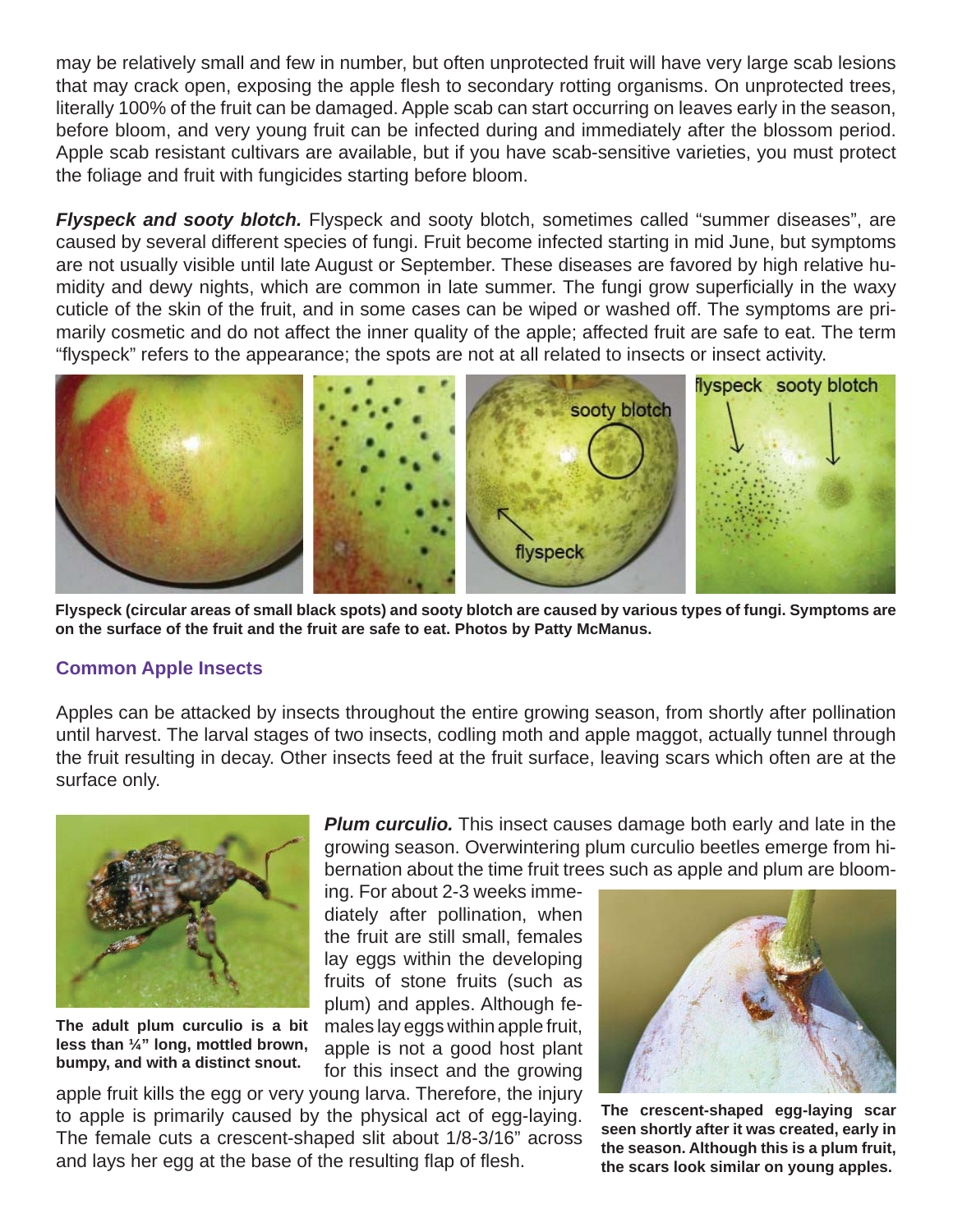

**These surface scars were created early in the season when the fruit were small. As the fruit grew, so did the scars.**

This is a physical injury to the fruit surface, and young fruit can heal this wound and continue to develop normally. However, a surface scar will be visible at harvest. Usually beneath the surface the fruit is sound and edible.

From mid summer to early fall, the next generation of adults are preparing for hibernation and will feed from the surface of apple fruit. The damage typically consists of small, rather symmetrical round holes about 1/8-3/16" in diameter and about he same depth, often near the stem end of the fruit. Such holes can be attractive to other insects such as yellowjackets and multicolored Asian lady beetles.



**Late in the growing season, adult plum curculios chew round holes in apples, often near the stem end of the fruit. L photo by Phil Pellitteri.**

*Codling moth.* This is the proverbial "worm in the apple." It is the most serious insect pest of apple worldwide and is very common throughout the United States. In Wisconsin, there are two generations per year, from late spring into early summer, and late summer into fall. Damage is very diagnostic. The eggs are laid externally and the very tiny young hatchling larva tunnels into the fruit to the core area where this insect prefers to feed. Most of the damage is to the seeds and surrounding tissues in the



Codling moth waste material (frass) may accumulate at the surface of the fruit, often at the flower end.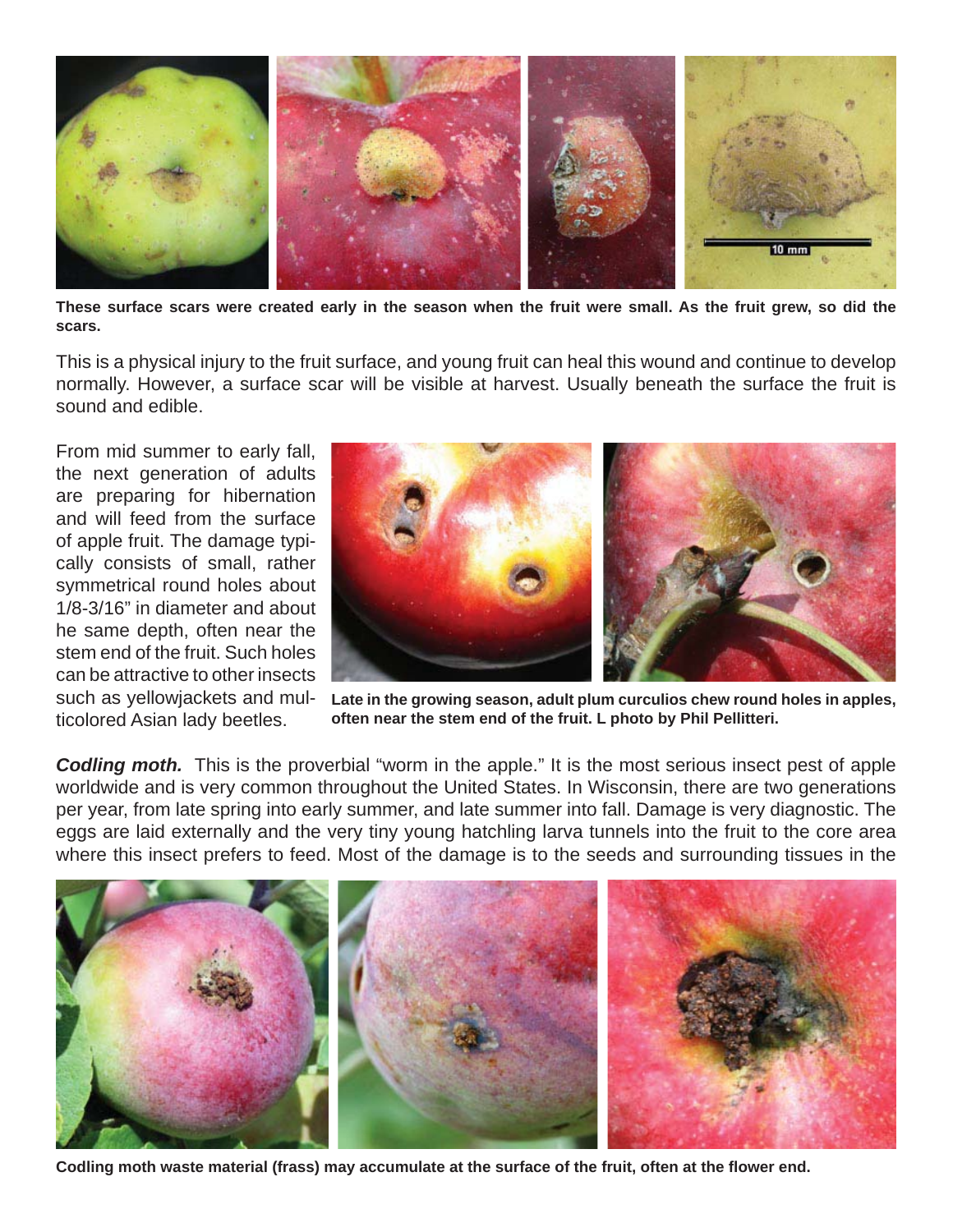

**Larval feeding by codling moth is mostly in the core area.**

core, but some feeding can occur outside this area. There is always a tunnel to the outside, through which the larva pushes waste material (frass) that accumulates on the fruit surface until it weathers. Often this tunnel opens at the flower end of the fruit, but it can go out near the stem, or anywhere on the side of the fruit. Infested fruit often fall from the tree. Larvae can still be in fruit well into September. When fully grown they are about 1/3" long and cream to pinkish in color.

*Apple maggot.* This insect has also been called railroad worm because of the tracks made through apple fruit. Apple maggot is a summer and fall pest. Eggs are laid from early July into September. To lay an egg, the female fly punctures the surface of the fruit with a hole about the size of a pinprick; just one egg is laid at a time. Soon after the egg hatches, microbial action starts to cause a small amount of decay. From the outside, this can appear as a slightly darkened, slightly sunken spot, often with a tiny pinhole near the center. Often, more than one larva occurs per fruit. These tunnel throughout the flesh of the fruit, resulting in an uneven surface and brown trails internally. Infested fruit often drop from the tree. Eventually, the entire fruit rots. When young the larvae are very tiny and nearly transparent, making them very difficult to see. Indeed, a fruit infested with a few very young larvae may look perfectly normal



**The tiny punctures are where eggs were laid. Note that the area may appear sunken and darkened.**



**Early in an infestation of apple maggot, the fruit may appear relatively sound, with just a few faint brown trails.**



**Eventually, the fruit become substantially rotted when infested by apple maggot.**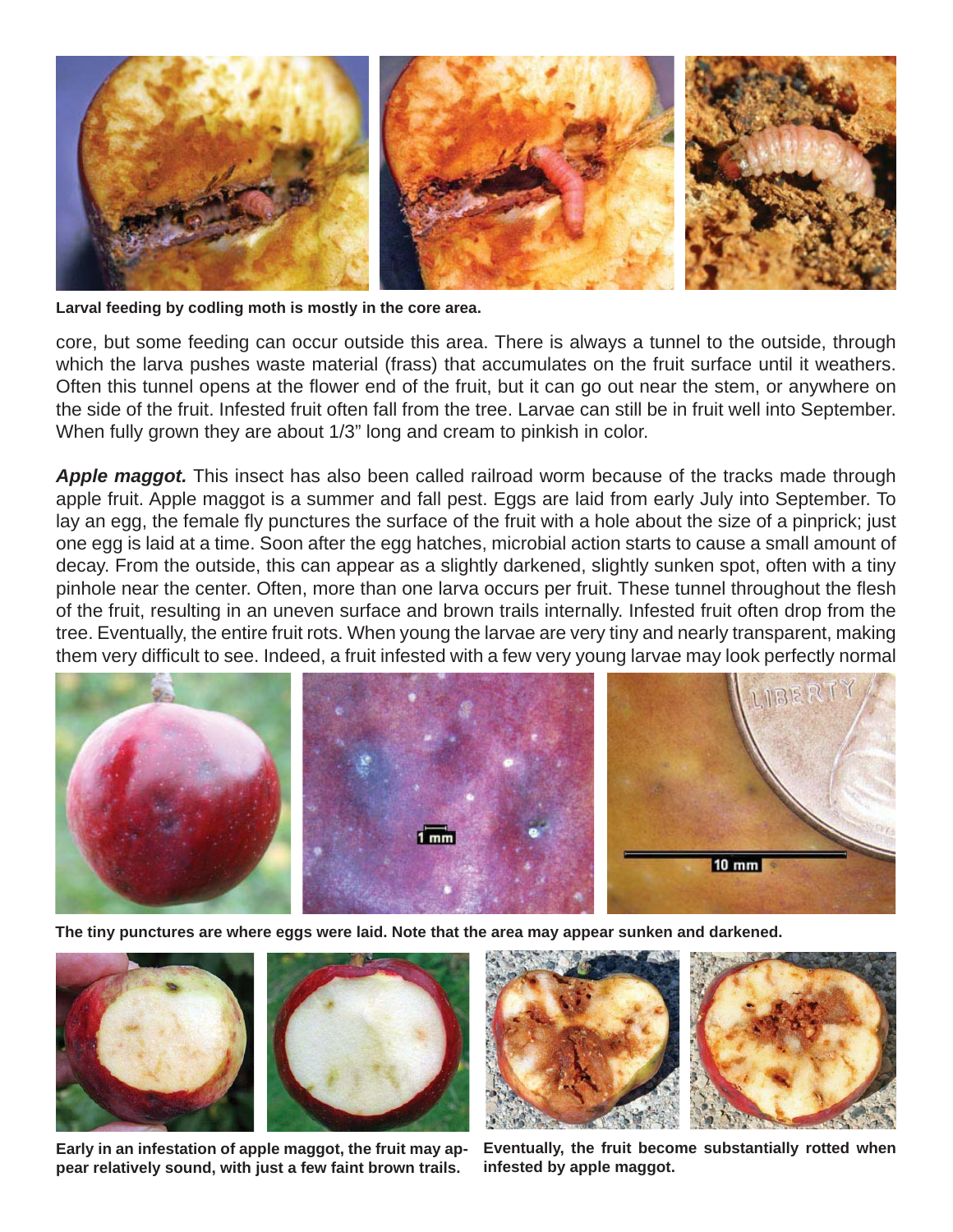except for a few faint brown trails internally. Later the larvae are cream colored, without apparent legs or head, and about 3/16" long when fully grown.

#### *Leafrollers and other caterpillars.*

There are several types of caterpillars that can feed on both foliage and fruit. Usually, the fruit feeding is at the surface, which creates a scar that will be seen at harvest. These



**Apple maggots are pale colored and about 3/16" long when fully grown.**

caterpillars are the larvae of various types of moths. In Wisconsin, these include two primary groups, leafrollers and fruitworms. Leafrollers are small (usually no more than ½" long). The body color varies from pale cream to pale yellow to pale green. The color of the head can be yellowish, brown, or black. A larva will use silken webbing to fold over a leaf or tie it to another leaf or a fruit. This creates a protected retreat for the insect, where it will feed on either the leaf or the fruit surface or both. Fruitworms are larger, up to an inch when fully grown, with a fairly stout body that is usually green in color. They do not fold leaves like leafrollers, but they do feed both from leaves and fruits. Other types of caterpillars may also be present in apple trees and cause similar damage.

Most of these caterpillars are active early in the growing season; many hatch from eggs before or during bloom and feed on foliage until fruit begin to develop. They may then feed on young fruit. Smaller caterpillars feed more on the surface; larger ones may eat deeper holes into the fruit. Unless the holes are deep enough to go to the core area, the young fruit will usually be able to heal its wound and continue growth. At harvest time, these early injuries result in smooth or slightly corky tan or yellowish scars at the fruit surface. There may be a slight depression or a deeper hole. However, if no other insects or pathogens are acting, the flesh of the fruit should be sound and useable.

There may also be caterpillar feeding later in the year, from mid summer to early fall. Such late season damage usually becomes infected with microorganisms that cause fruit decay, possibly affecting the entire fruit.



**These three apples were damaged by caterpillars such as leafrollers or fruitworms early in the growing season. Generally with such damage, the majority of the apple remains useable.**

*Tarnished plant bug.* Tarnished plant bug is a small insect with piercing mouthparts that puncture the surface of the apple allowing the insect to suck moisture and nutrients. The hole is about the size of a pin prick. Tarnished plant bug injury is usually done early in the season when the fruit are small. The